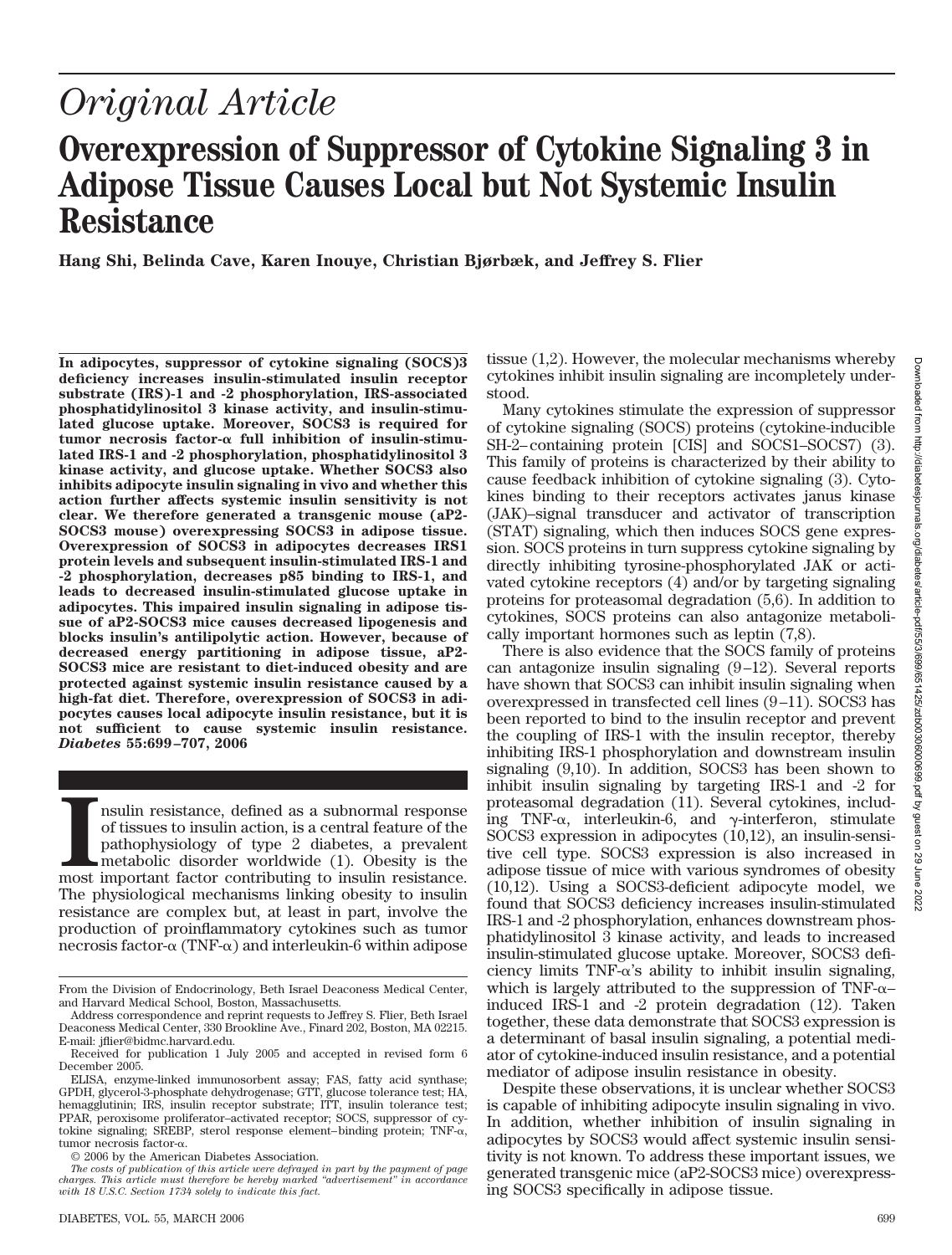## **RESEARCH DESIGN AND METHODS**

Rabbit SOCS3 antiserum was generated as previously described (8). Rabbit polyclonal anti–insulin receptor, –IRS-1, and –IRS-2; mouse monoclonal anti–phosphotyrosine 4G10; and polyclonal anti-p85 antibodies were kindly provided by Dr. Ronald Kahn's laboratory (Joslin Diabetes Center, Boston, MA) or purchased from Upstate (Lake Placid, NY). Protein A agarose, rabbit polyclonal anti-hemagglutinin (HA) antibody, and goat polyclonal anti-SOCS3 antibody was purchased from Santa Cruz Biotech (Santa Cruz, CA). NADH, NADPH, acetyl-CoA, and malonyl-CoA were all purchased from Sigma (St. Louis, MO). 14C-deoxy-glucose was from Amersham Pharmacia Biotech (Piscataway, NJ).

**Generation of transgenic aP2-SOCS3 mice.** The 5.4-kb aP2 promoter/ enhancer was used to drive fat-specific expression of the mouse SOCS3 transgene (13). Mouse SOCS3 cDNA with a 3' sequence encoding two HA tags and a sequence for the bovine GH polyadenylation signal were derived by PCR, using pcDNA 3.0 SOCS3 expression vector (7) as a template with a 5 primer sequence including an *Sma*I site and a Kozak consensus sequence, paired with a 3' primer sequence including an *SalI* site and a stop codon. The PCR product was ligated into the *Sma*I and *Sal*I sites of the 5.4-kb aP2 promoter. The aP2-SOCS3-HA construct was linearized, using *Not*I and *Sal*I digestion and injected into pronuclei of fertilized eggs from FVB and C57BL/6 mice. Two independent lines with SOCS3 overexpression in adipose tissue were obtained.

**Animal study and metabolic analysis.** This study was approved by the institutional animal care and use committee of the Beth Israel Deaconess Medical Center. Animals were weaned at age 3 weeks and housed individually in our animal facilities on a 12-h light/dark cycle. We placed 5-week-old aP2-SOCS3 transgenic mice and their nontransgenic littermates on a highfat/high-sucrose diet (TD-88137; Harlan Tekland, Madison, WI) or standard chow diet with water ad libitum, and body weights and food intake were measured weekly. Resting metabolic rate and locomotor activity were measured, using a comprehensive laboratory animal monitoring system (CLAMS; Columbus Instruments, Columbus, OH) (14). Glucose tolerance tests (GTTs) and insulin tolerance tests (ITTs) were performed as previously described (8). At the end of study, all mice were killed by  $CO<sub>2</sub>$ , and blood was obtained via cardiac puncture for insulin, leptin, adiponectin,  $TNF-\alpha$ , and other measurements of metabolic parameters. Fat pads were dissected, immediately weighed, frozen in liquid nitrogen, and stored at  $-80^{\circ}$ C. For adipose tissue histology, subcutaneous fat pads were fixed in Bouin's solution (Sigma), imbedded in paraffin for multiple sectioning, and stained with hematoxylin/ eosin. The average area size of adipocytes was measured, using ImageJ image analysis software (available from http://rsb.info.nih.gov/ij/).

Blood glucose was measured with a OneTouch Ultra glucose meter (Lifescan, Mulpitas, CA). Serum insulin and leptin levels were measured, using rat insulin enzyme-linked immunosorbent assay (ELISA) and mouse leptin ELISA kits (Crystal Chem, Downers Grove, IL), respectively. Serum adiponectin and TNF- $\alpha$  levels were determined, using a mouse adiponectin ELISA kit (Linco Research, St. Charles, MO) and a mouse  $TNF-\alpha$  ELISA kit (R&D) Systems, Minneapolis, MN). Serum triglycerides, free fatty acids, and cholesterol levels were measured, using an L-type TG H kit, NEFA C kit, and Cholesterol E kit (Wako Chemicals, Richmond, VA), respectively.

Fatty acid synthase (FAS) and glycerol-3-phosphate dehydrogenase (GPDH) activity was determined spectrophotometrically in crude cytosolic extracts of mouse adipose tissue (15). Lipolysis assay was conducted as previously described (16).

**Total RNA extraction, quantitative RT-PCR, and standard RT-PCR.** Adipocyte total RNA was extracted, using an RNeasy Mini Kit (Qiagen, Valencia, CA). Mouse adipocyte mRNA expression was quantitatively measured, using an Mx 4000 Mutiplex quantitative PCR system (Stratagene, Cedar Creek, TX) with a Brilliant Single-Step quantitative RT-PCR kit (Stratagene), as previously described (17). The sequence of primers and probes for the mouse adipocyte genes will be provided on request.

For regular RT-PCR detection of the SOCS3 transgene, total RNA was reverse transcribed to the first-strand cDNA with a primer designed in the HA-tag region, and it was then amplified by PCR.

**Ex vivo and in vivo insulin signaling studies and glucose transport in isolated adipocytes.** For ex vivo insulin signaling experiments, epididymal fat pads were dissected, minced, and cultured in DMEM medium containing 1% fetal bovine serum and 1% BSA for a 4-h recovery, and then they were incubated in Krebs-Ringer bicarbonate buffer containing 1% BSA with or without 100 nmol/l insulin for 5 min. Adipose tissue was then harvested for immunoprecipitation and immunoblotting analysis of insulin signaling protein, as previously described (12).

In vivo insulin signaling experiments were performed on mice after a 16-h fast. Mice were intravenously injected with 10 units/kg body wt of human insulin (Eli Lilly) or saline. At 5 min after injection, epididymal fat pads were



**FIG. 1. Generation of transgenic (Tg) mice overexpressing SOCS3 specifically in adipose tissue.** *A***: SOCS3 mRNA levels are increased in fat depots of aP2-SOCS3 transgenic mice. Adipose tissue total RNA was isolated and SOCS3 mRNA measured using real-time RT-PCR as described in the RESEARCH DESIGN AND METHODS. \****P* **< 0.05 vs. nontransgenic control (***n* - **3 per group).** *B***: SOCS3 protein levels are increased in fat depots of aP2-SOCS3 mice. Adipose tissue lysates were used for immunoblotting with antibodies against SOCS3 and HA tag, respectively.** *C***: SOCS3 transgene mRNA is specifically expressed in adipose tissue. Total RNA isolation and RT-PCR were performed as described in the RESEARCH DESIGN AND METHODS. BAT, brown adipose tissue; Epi, epididymal; Epididy, epididymal; Mes, mesenteric; Rp, retroperitoneal; SubQ, subcutaneous; WAT, white adipose tissue.**

dissected and frozen in liquid nitrogen for immunoprecipitation and immunoblotting analysis of insulin signaling proteins.

Adipocytes were isolated from epididymal fat pads by collagenase digestion (15), and glucose transport assays were conducted as previously described (18).

**Statistical analysis.** All data are the means  $\pm$  SE. Data were evaluated for statistical significance by one-way ANOVA, and significantly different group means were then separated by the least significant difference test, using SPSS (Chicago, IL).  $P < 0.05$  is considered significant.

# **RESULTS**

**Generation of transgenic mice overexpressing SOCS3 specifically in adipose tissue.** We generated a transgenic mouse (aP2-SOCS3 mouse) overexpressing SOCS3 specifically in adipose tissue under control of the 5.4-kb aP2 promoter/enhancer. Two independent lines overexpressing the SOCS3 transgene were obtained. aP2- SOCS3 mice were born at the expected Mendelian frequency and showed normal behavior and fertility. All mice used in this study were hemizygous for the SOCS3 transgene or were their nontransgenic littermates on the inbred FVB strains.

To assess the overexpression of the SOCS3 transgene in adipose tissue, we measured the SOCS3 mRNA by realtime RT-PCR. Figure 1*A* shows that SOCS3 mRNA expression was increased in epididymal, subcutaneous, and brown fat by  $>$ 10-fold, whereas SOCS3 mRNA was in-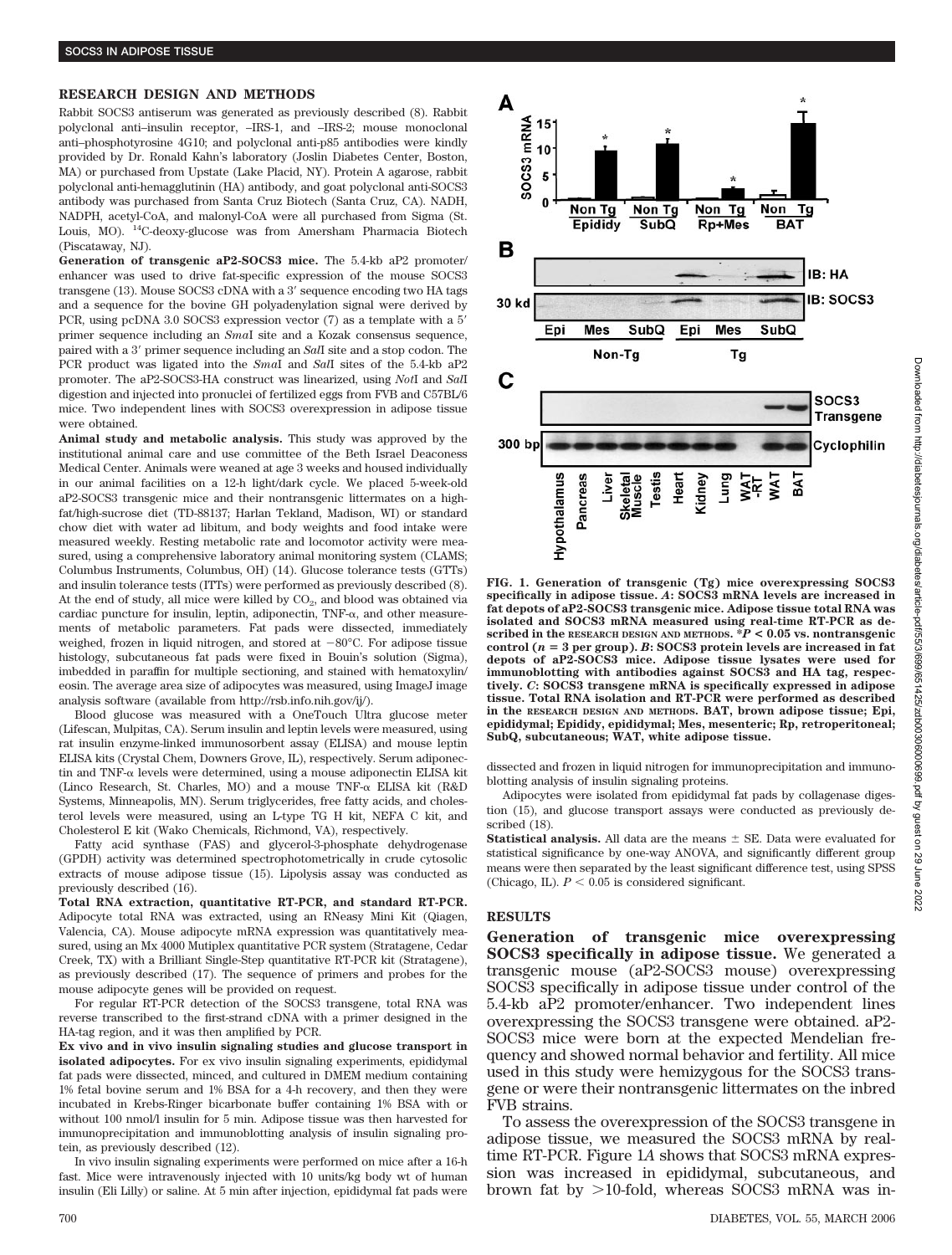creased to a lesser extent in mesenteric and retroperitoneal fat. Similar results were observed when SOCS3 protein levels were measured by immunoblotting (Fig. 1*B*). Using an anti-SOCS3 antibody, the SOCS3 protein was barely detectable in epididymal and subcutaneous fat and not detectable in mesenteric fat of nontransgenic littermates. However, the SOCS3 protein was significantly increased in epididymal and subcutaneous fat and detectable in mesenteric fat of aP2-SOCS3 mice (Fig. 1*B*, *lower panel*). Using an anti-HA tag antibody, the transgeneencoded protein was detectable in fat depots of transgenic mice but not in their nontransgenic littermates (Fig. 1*B*, *upper panel*). Moreover, using RT-PCR, we detected SOCS3 transgene mRNA exclusively in white and brown adipose tissues at 25 cycles of PCR (Fig. 1*C*).

**Phenotypic characterization of aP2-SOCS3 mice.** We first monitored the body weight development of transgenic and nontransgenic littermates fed either a standard chow or high-fat/high-sucrose diet. Body weights of aP2-SOCS3 and nontransgenic mice on a chow diet slightly diverged after 10 weeks, with aP2-SOCS3 mice gaining less weight compared with nontransgenic littermates (Fig. 2*A*). When challenged with a high-fat/high-sucrose diet, the aP2- SOCS3 mice exhibited resistance to diet-induced weight gain, with an 11% reduction compared with nontransgenic littermates at age 18 weeks (Fig. 2*A*). Consistent with the body weight, decreased fat mass was also observed in aP2-SOCS3 mice. Although transgenic mice on a chow diet showed a slightly decreased fat mass, aP2-SOCS3 mice on a high-fat diet exhibited a significantly decreased mass of epididymal, mesenteric, and subcutaneous fat, with a 40% reduction of total fat mass, compared with nontransgenic littermates (Fig. 2*B* and *C*). In addition, histological examination of white adipose tissue revealed that fat tissue from aP2-SOCS3 mice on chow or high-fat diets contained smaller adipocytes than their nontransgenic littermates (Fig. 2*D*). These data show that aP2-SOCS3 mice are resistant to diet-induced obesity.

We also measured food intake and parameters of energy expenditure in these aP2-SOCS3 mice. On a chow diet, cumulative food intake over 40 h was decreased by 29% in transgenic mice compared with wild-type littermates (Fig. 3*A*). Locomotor activity was monitored during a 24-h light/dark cycle. aP2-SOCS3 mice exhibited a tendency toward increased nocturnal activity, although the increase was not statistically significant (Fig. 3*B*). The metabolic rate was determined by measuring oxygen consumption and carbon dioxide production. Analysis of oxygen consumption revealed no alteration in transgenic animals (Fig. 3*C*). However, the transgenic mice showed a trend toward decreased respiratory quotient (respiratory exchange ratio) compared with wild-type mice, although this decrease did not reach statistical significance (Fig. 3*D*).

We assessed the blood metabolic profile of aP2-SOCS3 mice. Serum triglycerides were decreased by 50% in transgenic mice on a high-fat diet, although free fatty acids and cholesterol levels were unchanged in these mice (Table 1). Consistent with the decreased fat mass, transgenic mice on a high-fat diet showed lower serum leptin levels (Table 1). Although serum TNF- $\alpha$  did not change, serum adiponectin levels were increased by 80% in transgenic mice on a high-fat diet compared with nontransgenic littermate controls (Table 1). These data suggest that along with resistance to a high-fat diet, aP2-SOCS3 mice show improved metabolic parameters.

Although aP2-SOCS3 mice on a chow diet did not show



**FIG. 2. Body weight development and fat mass of aP2-SOCS3 mice.** *A***: Body weight development of male aP2-SOCS3 mice on a high-fat/high**sucrose diet or chow diet.  $*P < 0.05$  vs. transgenic (Tg) high-fat diet **(***n* - **8 per group).** *B* **and** *C***: Decreased fat mass in aP2-SOCS3 mice.** Mice  $(n = 8$  per group) were killed at age 22 weeks.  $*P < 0.01$  vs. **transgenic high-fat diet**  $(B)$ **;**  $^*P < 0.05$  **vs. transgenic chow**  $(C)$ **.** *D***: Decreased adipocyte size in white adipose tissue of aP2-SOCS3 mice. Epididymal (Epi) fats were dissected and used for histology. Average area size of adipocytes on histological slides was measured, using** ImageJ (*right panel*). \* $P < 0.05$  vs. transgenic chow; \*\* $P < 0.05$  vs. **transgenic high-fat diet. BW, body weight; Hi, high; Mes, mesenteric; SubQ, subcutaneous.**

any alterations in fed or fasting glucose and insulin levels, transgenic mice on a high-fat diet exhibited lower fasting glucose and insulin levels and lower fed insulin levels compared with nontransgenic mice (Table 1). These data suggest that aP2-SOCS3 mice are protected against insulin resistance associated with diet-induced obesity. To further confirm this, we performed glucose and ITTs on mice fed chow or high-fat diets. GTTs and ITTs showed no difference between aP2-SOCS3 and nontransgenic mice on a chow diet (Fig. 4*A* and *B*). However, the hyperglycemic response to intraperitoneal injection of glucose during the GTT was attenuated in transgenic mice on a high-fat diet compared with controls (Fig. 4*C*). Consistent with this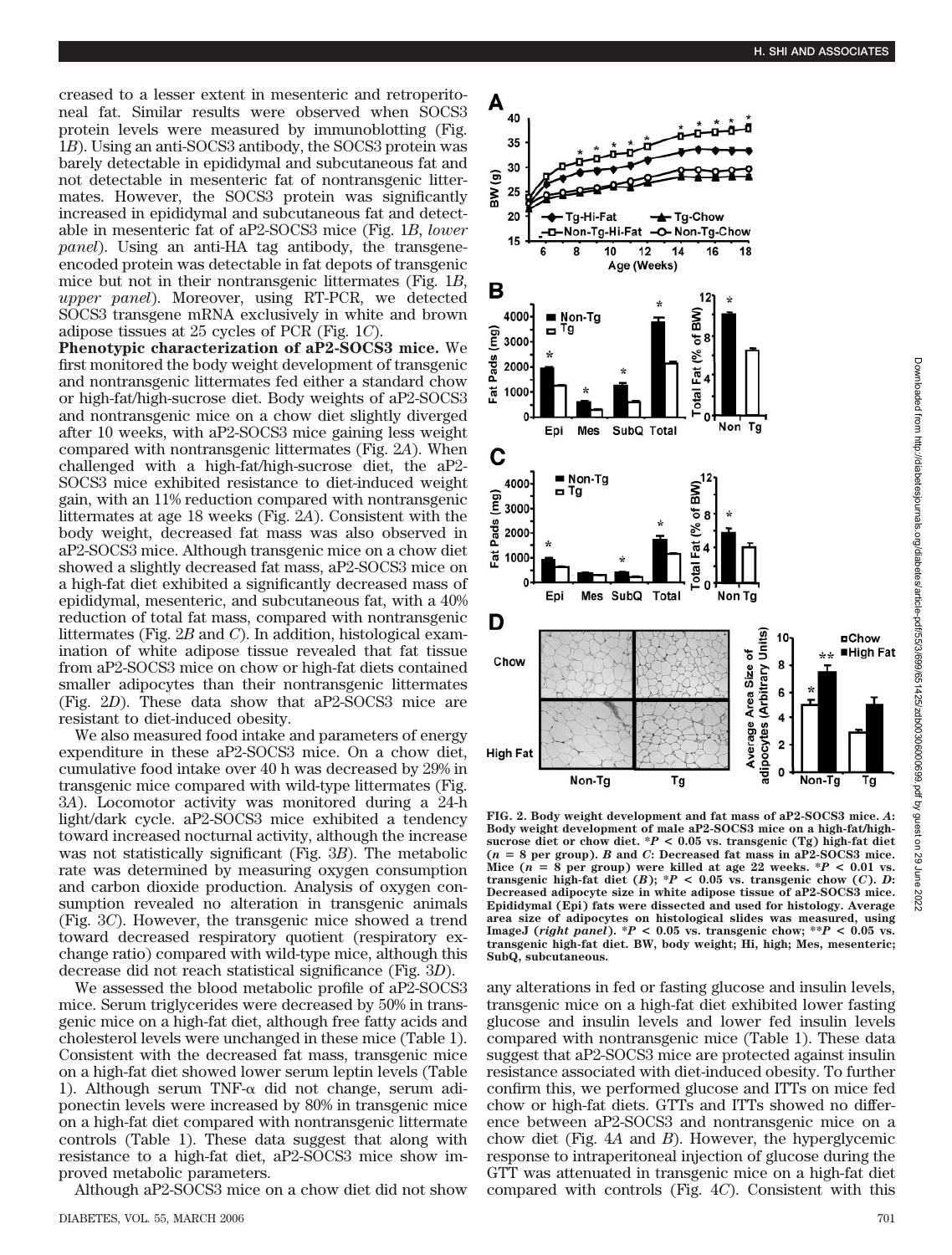

**FIG. 3. Food intake, locomotor activity, and metabolic rate of aP2-SOCS3 mice. Animals (***n* - **4 per group) on a chow diet were individually housed.** *A***: Food intake of 16-week-old male aP2-SOCS3 mice on a chow diet measured over 40 h.** *B***: Locomotor activity of 16-week-old aP2-SOCS3** mice monitored over 24 h in the comprehensive lab animal monitoring system.  $V_2(C)$  and respiratory quotient (respiratory exchange ratio) (*D*) **of 16-week-old aP2-SOCS3 mice measured over 40 h, using an open-circuit Oxymax system. TG, transgenic; WT, wild type.**

finding, the hypoglycemic response to intraperitoneal injection of insulin during an ITT was greater in transgenic mice on a high-fat diet (Fig. 4*D*). Therefore, along with resistance to diet-induced obesity, aP2-SOCS3 mice are protected against insulin resistance associated with dietinduced obesity.

**aP2-SOCS3 mice show local insulin resistance in adipose tissue.** To determine the physiological consequence of adipocyte-specific overexpression of SOCS3 on adipocyte insulin action, we examined adipocyte insulin signaling in vivo. Mice were fasted overnight and injected with human insulin (10 units/kg body wt i.v.) or saline. As

# TABLE 1

| Metabolic parameters in aP2-SOCS3 transgenic mice |  |  |
|---------------------------------------------------|--|--|
|                                                   |  |  |

|                                  | Chow               |                    | High-fat diet      |                     |
|----------------------------------|--------------------|--------------------|--------------------|---------------------|
|                                  | Nontransgenic      | Transgenic         | Nontransgenic      | Transgenic          |
| Fasting glucose (mg/dl)          | $111.75 \pm 7.52$  | $106.67 \pm 15.10$ | $141.00 \pm 6.10$  | $118.57 \pm 8.14*$  |
| Fasting insulin (ng/ml)          | $0.26 \pm 0.06$    | $0.20 \pm 0.02$    | $0.49 \pm 0.06$    | $0.29 \pm 0.08^*$   |
| Fed glucose (mg/dl)              | $176.57 \pm 9.28$  | $159.80 \pm 15.09$ | $198.85 \pm 8.05$  | $179.28 \pm 5.95$   |
| Fed insulin (ng/ml)              | $0.92 \pm 0.20$    | $0.91 \pm 0.22$    | $1.76 \pm 0.30$    | $1.08 \pm 0.25^*$   |
| Leptin $(ng/ml)$                 | $5.05 \pm 0.72$    | $3.62 \pm 0.44$    | $16.46 \pm 1.82$   | $10.96 \pm 1.68^*$  |
| TNF- $\alpha$ (pg/ml)            | $39.50 \pm 1.13$   | $40.00 \pm 1.21$   | $41.37 \pm 1.08$   | $44.12 \pm 2.68$    |
| Adiponectin $(\mu \text{ g/ml})$ | $11.91 \pm 0.65$   | $16.55 \pm 0.73$   | $9.89 \pm 0.51$    | $16.05 \pm 0.72^*$  |
| Triglyceride (mg/dl)             | $132.60 \pm 19.09$ | $98.40 \pm 32.25$  | $202.89 \pm 37.83$ | $100.25 \pm 15.77*$ |
| Cholesterol (mg/dl)              | $189.38 \pm 5.10$  | $182.61 \pm 10.03$ | $363.67 \pm 11.22$ | $330.64 \pm 10.76$  |
| Free fatty acids (mmol/l)        | $0.48 \pm 0.05$    | $0.59 \pm 0.02$    | $0.61 \pm 0.06$    | $0.66 \pm 0.05$     |

Data are means  $\pm$  SE ( $n = 8$ ). All measurements were conducted as described in RESEARCH DESIGN AND METHODS.  $P < 0.05$  vs. high-fat diet nontransgenic.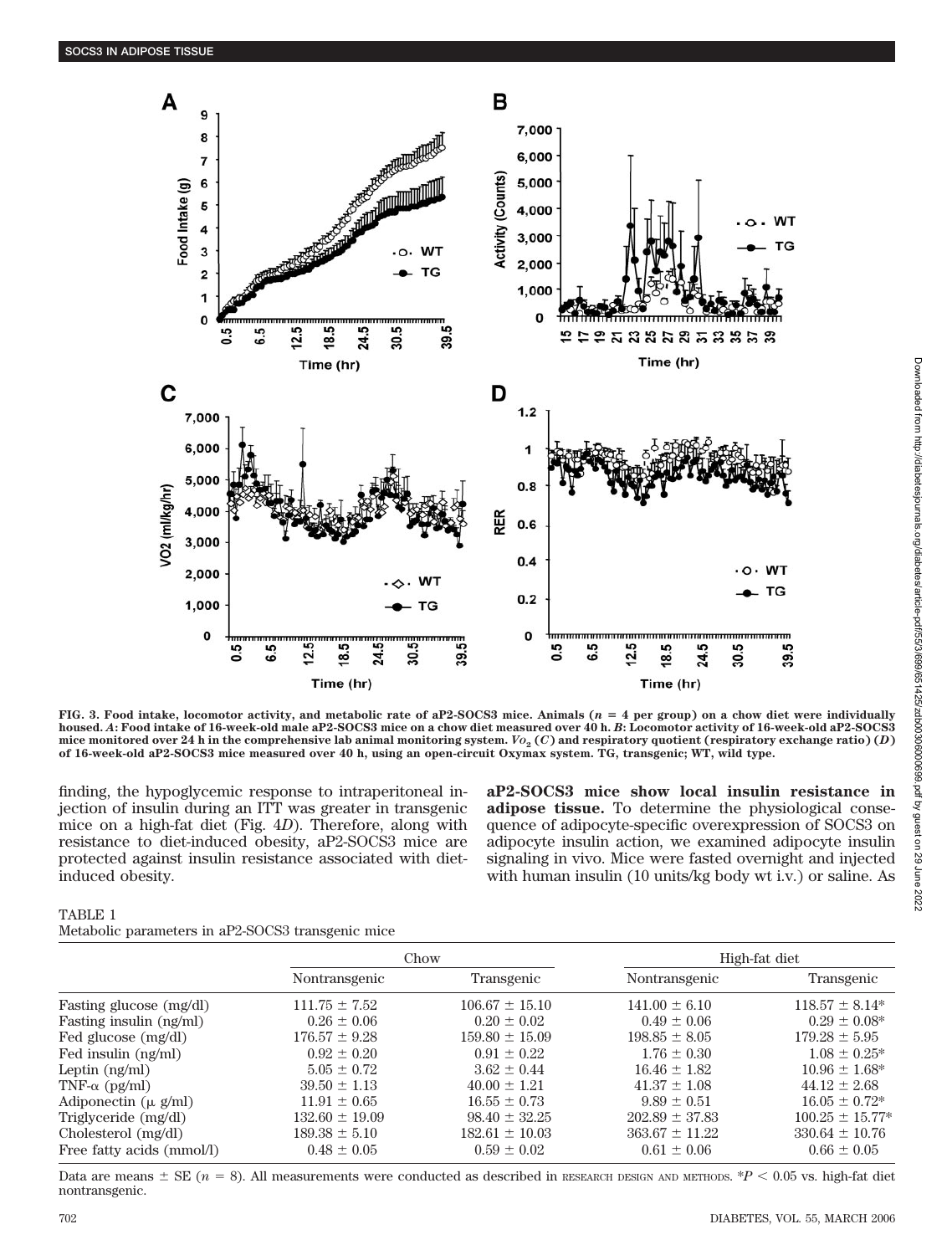

**FIG. 4. GTTs and ITTs in aP2-SOCS3 and control mice. GTTs for standard chow (***A***) and high-fat diet (***B***) were performed on awake mice after a 16-h fast, whereas ITTs for standard chow (***C***) and high-fat diet (***D***) were performed on awake mice after a 6-h fast. Mice were injected intraperitoneally with 1 g/kg body wt glucose for the GTT or 1 unit/kg body wt human insulin for the ITT. \****P* **< 0.05 vs. high-fat–fed nontransgenic mice (***n* - **8 per group). TG, transgenic.**

shown in Fig. 5*A*, insulin-stimulated phosphorylation of the insulin receptor did not change in adipose tissue of aP2-SOCS3 mice. Although insulin injection markedly stimulated phosphorylation of IRS-1 in adipose tissue of nontransgenic mice, this signaling event was attenuated in aP2-SOCS3 mice (Fig. 5*C*, *upper panels*). The decreased insulin-stimulated phosphorylation of IRS-1 in transgenic mice was accompanied by reduced IRS-1 protein levels (Fig. 5*B*). Quantitation of the blots showed a 50% reduction of both IRS-1 phosphorylation and protein levels in adipose tissue of aP2-SOCS3 mice (Fig. 5*B* and *C*), suggesting that the IRS-1 degradation caused by SOCS3 overexpression may account for the decreased IRS-1 phosphorylation and impaired insulin signaling in adipose tissue of aP2-SOCS3 transgenic mice. This is consistent with data we and others have observed that SOCS3 targets IRS proteins for proteasomal degradation (11,12). Similar results were observed in IRS-2 phosphorylation and protein levels (Fig. 5*D*).

To determine whether the defect of insulin signaling caused by overexpression of SOCS3 in adipocytes is intrinsic to adipose tissue or caused by the systemic metabolic milieu, we examined insulin signaling in primary-cultured adipose tissue derived from aP2-SOCS3 mice and nontransgenic controls. Figure 6*A* shows that insulinstimulated phosphorylation of insulin receptor was slightly decreased in adipose tissue of transgenic mice. Moreover, insulin-stimulated phosphorylation of IRS-1 was decreased in transgenic mice, with a correspondingly decreased IRS-1 protein level (Fig. 6*B*). Furthermore, insulin-stimulated association of p85 with IRS-1 was reduced in transgenic mice (Fig. 6*D*). A similar result was observed in insulin-stimulated phosphorylation of IRS-2 (Fig. 6*C*). To determine the physiological consequence of this impaired insulin signaling on downstream insulin actions, we measured insulin-stimulated glucose uptake in isolated adipocytes from aP2-SOCS3 mice and nontransgenic controls. Insulin-stimulated glucose uptake was markedly decreased in isolated adipocytes of transgenic mice at different doses of insulin from  $0.1-100$  nmol/l, although basal glucose transport was not altered in transgenic mice (Fig. 6*E*).

**Decreased lipogenesis and increased lipolysis in aP2- SOCS3 mice.** To investigate the physiological consequence of impaired insulin signaling on adipocyte lipid metabolism, we measured the activity of two lipogenic enzymes, FAS and GPDH. The expression and activity of FAS, a key enzyme involved in de novo lipogenesis, have been demonstrated to be upregulated by insulin signaling (19). Figure 7*A* and *B* shows that FAS and GPDH activity were decreased by 40 –50% in transgenic mice on a high-fat diet compared with nontransgenic controls. On the other hand, because insulin signaling has an antilipolytic effect, we determined whether the impaired insulin signaling caused by SOCS3 overexpression would attenuate insulin's antilipolytic action in the adipose tissue of transgenic mice. Figure 7*C* shows that although isoproterenol stimulated lipolysis by 3.5-fold in adipose tissue from nontransgenic mice on a high-fat diet, pretreatment with 100 nmol/l insulin inhibited isoproterenol-stimulated lipolysis by 40%. However, pretreatment of adipose tissue from aP2-SOCS3 mice with 100 nmol/l insulin was not able to inhibit isoproterenol-stimulated lipolysis. Similar results were observed in mice fed a chow diet (Fig. 7*D*). These data suggest that the impaired insulin signaling caused by SOCS3 overexpression inhibits de novo lipogenesis and blocks insulin's antilipolytic effects, and these changes may contribute to impaired energy partitioning and decreased fat mass in aP2-SOCS3 mice.

**Gene expression in adipose tissue of aP2-SOCS3 mice.** Using real-time RT-PCR, we measured the expression of genes involved in adipocyte differentiation, glucose and lipid metabolism, and secretory factors in white adipose tissue (Table 2). Expression of several genes whose expression is characteristic of mature adipocytes such as peroxisome proliferator–activated receptor  $(PPAR)\gamma$ , aP2, and GLUT-4 did not change in aP2-SOCS3 mice, suggesting that adipose tissue development was not affected by overexpression of SOCS3. FAS and sterol response element– binding protein 1c (SREBP1c) mRNA, encoding two genes involved in lipogenesis, were decreased in white adipose tissue of transgenic mice. This is consistent with the decreased FAS and GPDH activity in adipose tissue of aP2-SOCS3 mice and may contribute to the decreased de novo lipogenesis in transgenic mice. In agreement with the serum adiponectin protein level, adiponectin mRNA was also increased in white fat of transgenic mice. Increased adiponectin protein levels may increase the insulin sensitivity of skeletal muscles and liver and contribute to increased systemic insulin sensitivity.

In addition, we measured the expression of genes that act on fatty acid oxidation and utilization in skeletal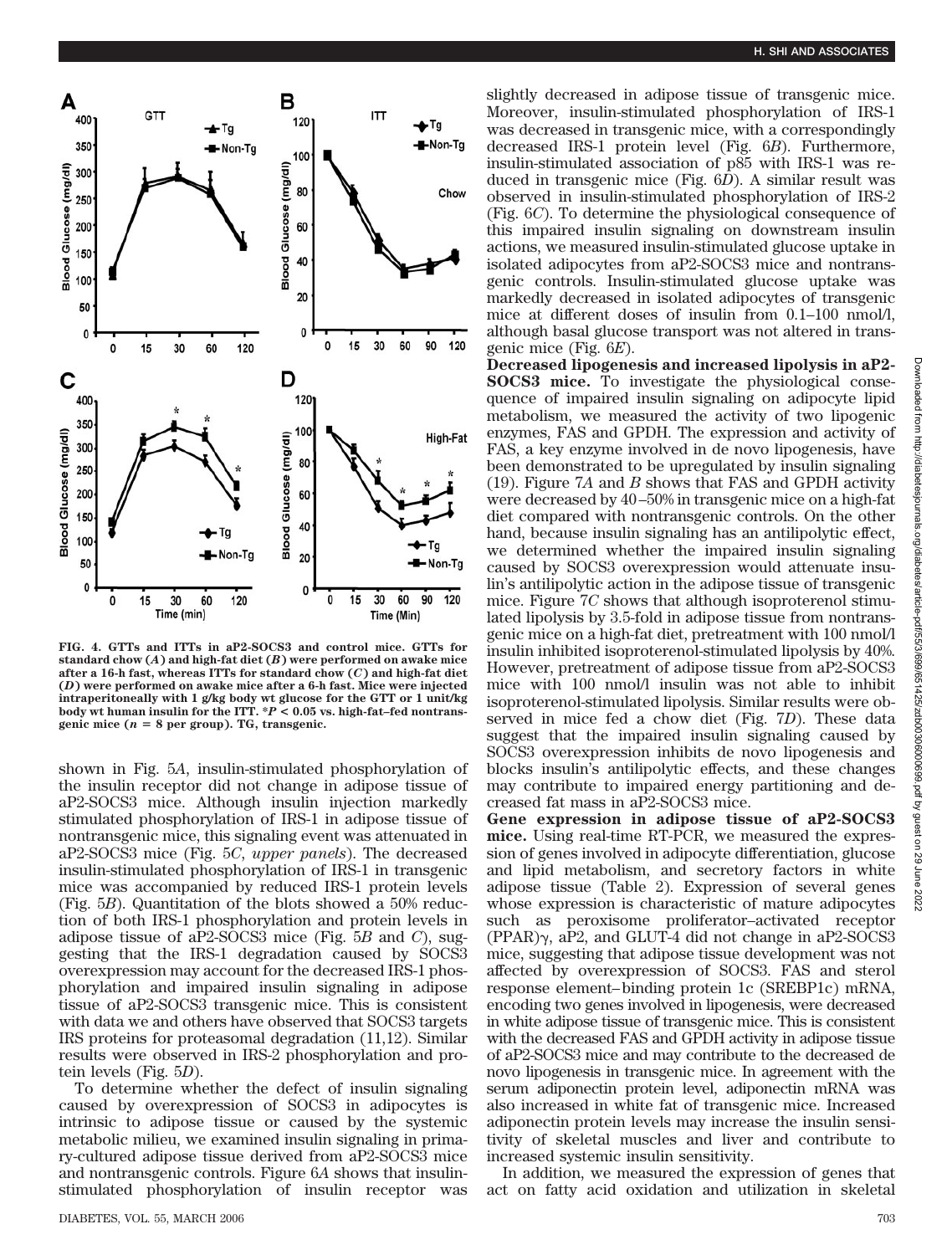

**FIG. 5. Insulin signaling is impaired in adipose tissue of aP2-SOCS3 mice in vivo. The 16-week old mice on a chow diet were fasted for 16 h and injected intravenously with 10 units/kg body wt human insulin or saline. At 5 min after injection, epididymal fat pads were dissected and saved for immunoprecipitation (IP) and immunoblotting (IB) analysis of insulin signaling molecules. Adipose tissue lysates were subjected to immunoprecipitation with anti–insulin receptor, anti–IRS-1, or anti–IRS-2 antibodies and immunoblotted with anti-phosphotyrosine (Ptyr)** antibodies or antibodies as indicated. Blots were quantified using densitometry.  $*P < 0.05$  vs. transgenic (Tg) insulin ( $n = 3$ ).

muscle. The mRNA levels of CPT1 (carnitine palmitoyl transferase-1), ACO (fatty acyl-CoA oxidase), and  $PPAR\alpha$ were increased in skeletal muscle of aP2-SOCS3 mice on a high-fat diet. The increased expression of fatty acid oxidative genes in skeletal muscle may be caused by the increased adiponectin levels in fat and circulation.

## **DISCUSSION**

We have previously observed in vitro that SOCS3 deficiency increases insulin-stimulated IRS-1 and -2 phosphorylation and enhances downstream phosphatidylinositol 3 kinase activity, leading to increased insulin-stimulated glucose uptake in adipocytes. Moreover, lack of SOCS3 blocks  $TNF-\alpha's$  inhibition of insulin signaling in adipocytes, which is largely attributed to the suppression of TNF- $\alpha$ –induced IRS-1 and -2 protein degradation (12). We therefore hypothesized that adipocyte-specific overexpression of SOCS3 would cause impaired insulin signaling in adipose tissue in vivo. To test this hypothesis, we generated transgenic mice that overexpress SOCS3 specifically in adipose tissue. We demonstrate that overexpression of SOCS3 in adipocytes decreases IRS protein levels and insulin-stimulated IRS phosphorylation and causes decreased insulin-stimulated glucose uptake in adipocytes. This is consistent with data we and others have previously observed in vitro (11,12). Therefore, overexpression of SOCS3 in adipocytes causes insulin resistance in adipose tissue in vivo.

Although adipocyte-specific overexpression of SOCS3 induces insulin resistance in adipose tissue, whole-body glucose homeostasis and systemic insulin sensitivity are not impaired. Instead, aP2-SOCS3 mice have improved systemic insulin sensitivity and reduced adiposity when exposed to a high-fat diet. How can this paradox be explained? aP2-SOCS3 mice have reduced adipocyte cell size and total body fat mass. It has been recognized for years that excessive fat (obesity) is causally associated with insulin resistance and is the leading risk for the development of type 2 diabetes (20 –22). Likewise, leanness is generally associated with enhanced systemic insulin sensitivity. There are several interesting examples wherein leanness is associated with increased systemic insulin actions, despite insulin resistance within the adipocyte. The most striking example is the adipose-specific insulin receptor knockout (FIRKO) mouse (23). These mice have reduced fat mass and are protected against systemic insulin resistance associated with obesity, despite a complete loss of insulin action and abolished insulin-stimulated glucose uptake in adipocytes (23). A similar phenotype has also been observed in a transgenic mouse overexpressing the transmembrane TNF- $\alpha$  specifically in adipose tissue (18). These transgenic mice have decreased adipocyte cell size and whole-body adipose mass. Although overexpression of transmembrane TNF- $\alpha$ in adipocytes causes local insulin resistance, these mice show a tendency to improved systemic insulin sensitivity in GTT and ITT studies (18). Another example is the heterozygous PPAR<sub>Y</sub>-deficient mouse model, which shows protection against high-fat diet–induced adipocyte hypertrophy and systemic insulin resistance, although PPAR<sub>Y</sub>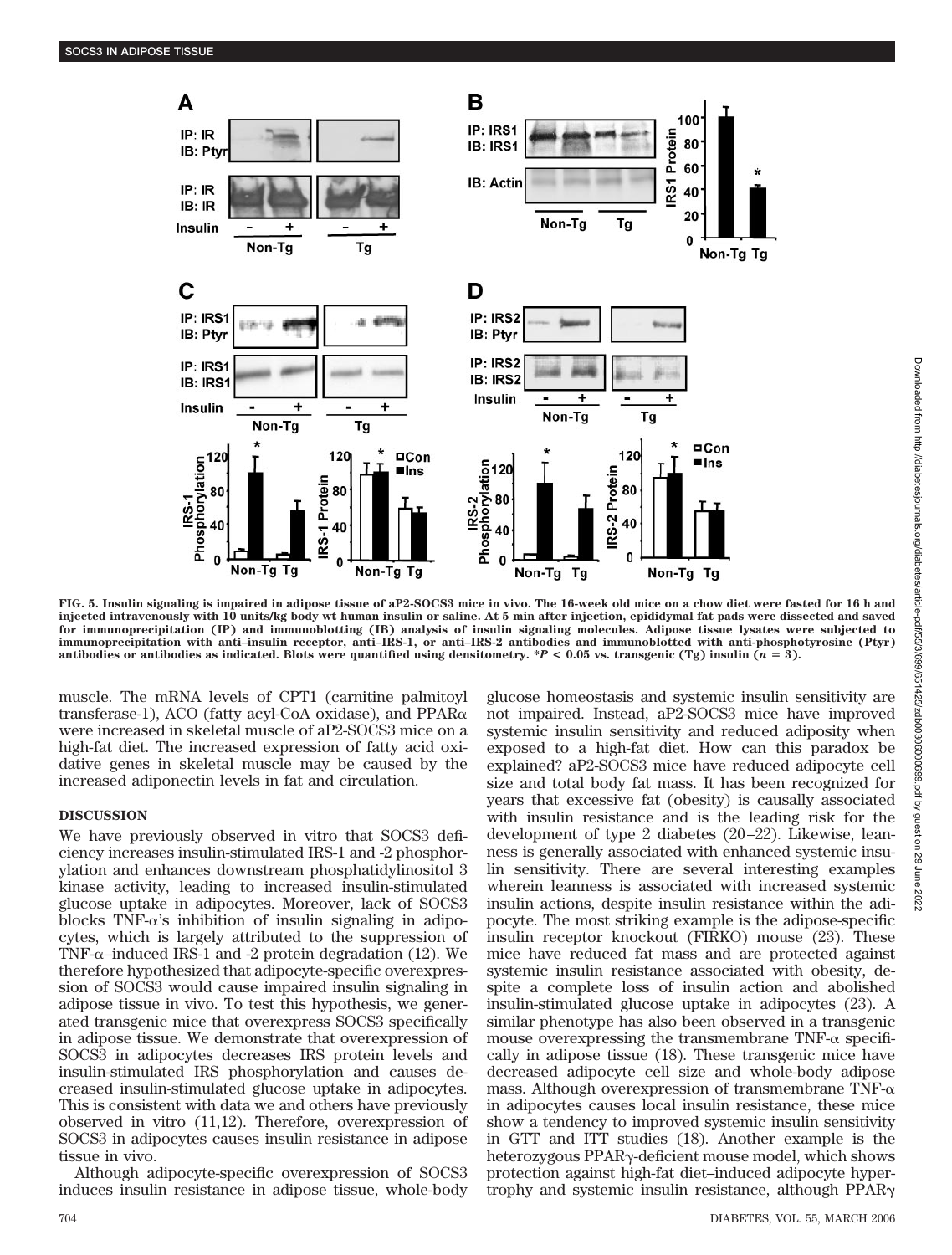

deficiency is expected to decrease insulin sensitivity (24). Taken together, these studies support a notion that a moderate reduction in adipocyte size and fat mass can, under certain circumstances, exert a dominant effect on systemic insulin sensitivity, overcoming local adipocyte

**FIG. 6. Insulin signaling is impaired in adipose tissue of aP2-SOCS3 mice ex vivo. Epididymal fat pads were dissected and cultured as described in RESEARCH DESIGN AND METHODS.** *A***–***D***: Adipose tissue was treated with or without 100 nmol/l insulin (Ins) for 5 min. Immunoprecipitation (IP) and immunoblotting (IB) analyses of insulin signaling molecules were performed. Blots were quantified using** densitometry.  $*P < 0.05$  vs. transgenic (Tg) insulin ( $n = 3$ ). *E*: Glucose transport assay in isolated adipocytes.  $P < 0.05$  vs. trans**genic (***n* - **4). Con, control; Ptyr, phosphotyrosine.**

 $\Box$ Con

Ins

insulin resistance and decreased glucose uptake in adipose tissue.

Indeed, regarding glucose uptake in vivo, adipose tissue only accounts for  $\sim$ 10% of whole-body glucose uptake, whereas muscle accounts for 80-90% (1). Therefore, insu-



**FIG. 7. Overexpression of SOCS3 in adipocytes inhibits lipogenesis and blocks insulin's antilipolytic action. FAS (***A***) and GPDH (***B***) activity is decreased in adipose tissue of aP2-SOCS3 mice.**  $*P < 0.05$  vs. nontransgenic ( $n = 8$ ). *C* and *D*: Overexpression of **SOCS3 in adipocytes blocks insulin's antilipolytic action. Glycerol released into the medium was used as an indicator of lipolysis. \****P* **< 0.05 vs. nontransgenic insulin plus isoproterenol (***n* - **8). Con, control; Tg, transgenic.**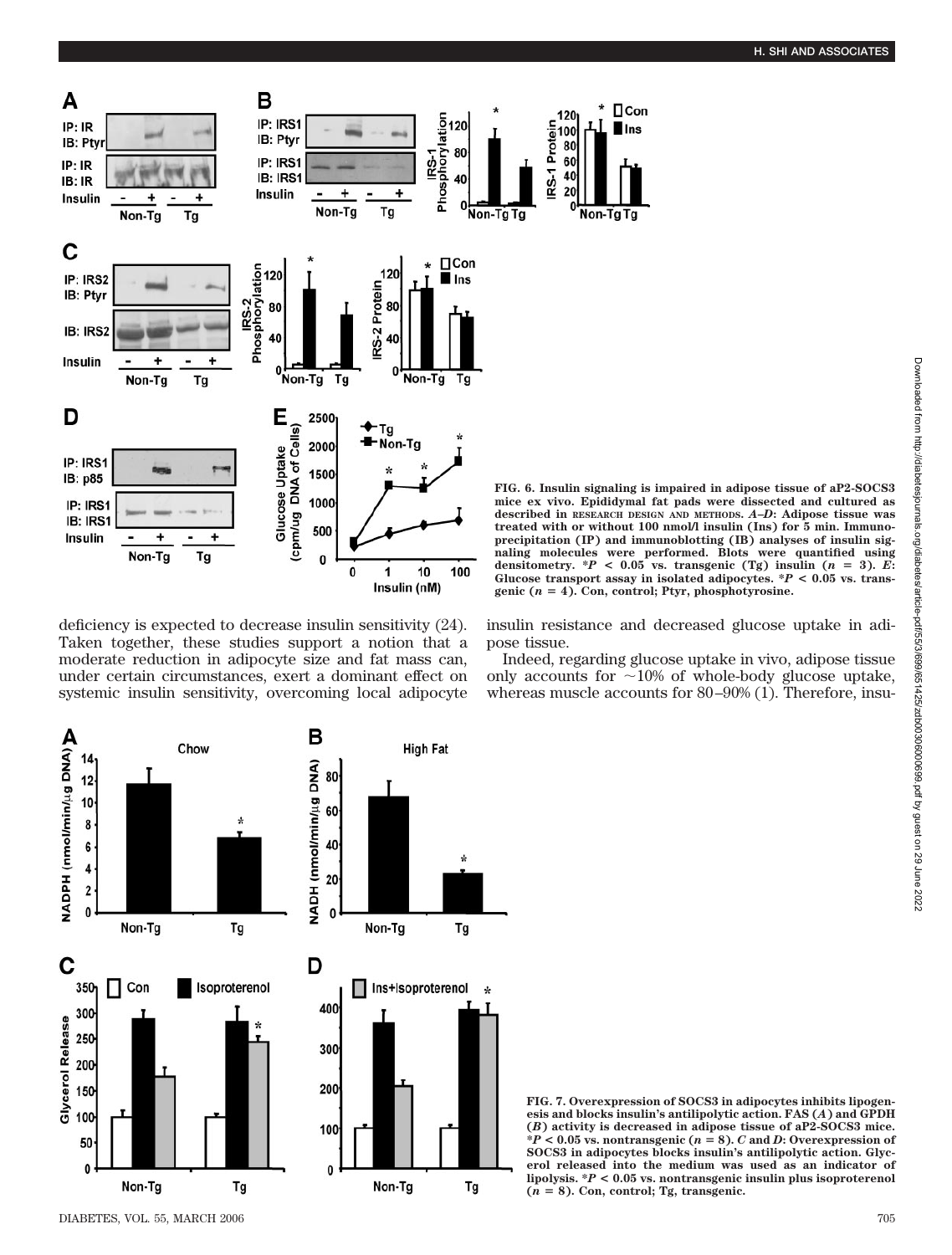### TABLE 2

Gene expression in adipose tissue and skeletal muscle of aP2-SOCS3 mice

|                      | Chow             |                  | High-fat diet    |                   |
|----------------------|------------------|------------------|------------------|-------------------|
|                      | Nontransgenic    | Transgenic       | Nontransgenic    | Transgenic        |
| White adipose tissue |                  |                  |                  |                   |
| <b>FAS</b>           | $6.22 \pm 1.30$  | $6.29 \pm 0.95$  | $12.05 \pm 0.33$ | $6.72 \pm 0.34*$  |
| SREBP1C              | $4.39 \pm 0.65$  | $4.61 \pm 0.96$  | $8.45 \pm 0.70$  | $4.76 \pm 0.60*$  |
| PPAR <sub>Y</sub>    | $7.82 \pm 1.21$  | $8.91 \pm 1.26$  | $6.37 \pm 0.97$  | $5.59 \pm 1.30$   |
| aP2                  | $11.37 \pm 2.28$ | $12.01 \pm 0.90$ | $10.84 \pm 0.56$ | $11.24 \pm 0.73$  |
| GLUT4                | $6.53 \pm 1.05$  | $7.45 \pm 1.14$  | $4.06 \pm 0.77$  | $4.78 \pm 0.48$   |
| UCP <sub>2</sub>     | $1.66 \pm 0.15$  | $1.60 \pm 0.18$  | $2.98 \pm 0.40$  | $3.06 \pm 0.31$   |
| Adiponectin          | $8.29 \pm 1.63$  | $14.42 \pm 2.15$ | $4.58 \pm 1.14$  | $9.77 \pm 1.36^*$ |
| TNF- $\alpha$        | $7.27 \pm 1.50$  | $6.99 \pm 0.74$  | $19.30 \pm 1.77$ | $17.1 \pm 2.61$   |
| Brown adipose        |                  |                  |                  |                   |
| tissue               |                  |                  |                  |                   |
| UCP1                 | $1.00 \pm 0.06$  | $1.03 \pm 0.10$  | $1.18 \pm 0.09$  | $1.20 \pm 0.26$   |
| UCP <sub>2</sub>     | $0.41 \pm 0.07$  | $0.50 \pm 0.08$  | $0.87 \pm 0.12$  | $0.83 \pm 0.15$   |
| UCP <sub>3</sub>     | $1.12 \pm 0.05$  | $1.06 \pm 0.09$  | $1.19 \pm 0.09$  | $1.12 \pm 0.05$   |
| $PGC1\alpha$         | $0.42 \pm 0.09$  | $0.44 \pm 0.06$  | $0.51 \pm 0.19$  | $0.39 \pm 0.13$   |
| $PPAR\alpha$         | $1.10 \pm 0.10$  | $1.11 \pm 0.09$  | $1.45 \pm 0.13$  | $1.32 \pm 0.08$   |
| Skeletal muscle      |                  |                  |                  |                   |
| ACO                  | $1.18 \pm 0.06$  | $1.52 \pm 0.03$  | $1.20 \pm 0.09$  | $1.81 \pm 0.07^*$ |
| CPT1                 | $0.66 \pm 0.05$  | $0.96 \pm 0.10$  | $0.68 \pm 0.04$  | $1.04 \pm 0.05^*$ |
| $PPAR\alpha$         | $0.71 \pm 0.06$  | $1.08 \pm 0.14$  | $0.73 \pm 0.04$  | $1.21 \pm 0.11*$  |
| UCP2                 | $0.59 \pm 0.07$  | $0.58 \pm 0.06$  | $1.06 \pm 0.09$  | $1.13 \pm 0.11$   |
| UCP3                 | $0.74 \pm 0.07$  | $0.91 \pm 0.07$  | $1.02 \pm 0.06$  | $1.38 \pm 0.08$   |

Data are means  $\pm$  SE ( $n = 8$ ). All measurements were conducted as described in RESEARCH DESIGN AND METHODS.  $*P < 0.05$  vs. high-fat diet nontransgenic. ACO, acyl-CoA oxidase; CPT1, carnitine palmitoyl transferase-1; UCP, uncoupling protein.

lin resistance in adipose tissue may not necessarily cause systemic insulin resistance. In contrast, molecules secreted by adipose tissue may play a more important role in systemic insulin sensitivity than adipose tissue's direct capability for glucose disposal. These secretory molecules can act on muscle and liver to either enhance or decrease glucose uptake, and they thereby override the capacity for glucose uptake by adipose tissue itself. Adipocyte size and fat mass may determine the levels of molecule secretion, and, as we have stated above, a moderate reduction in adipocyte size and fat mass may improve systemic insulin sensitivity by increasing the secretion of molecules such as adiponectin.

How might adipocyte insulin resistance induced by SOCS3 confer protection against adipocyte hypertrophy? Adipocyte hypertrophy characterized by increased storage of triglyceride may result from increased de novo lipogenesis and/or decreased lipolysis. Insulin, a potent lipogenic and antilipolytic hormone, plays a crucial role in triglyceride storage and adipocyte hypertrophy through coordinated control over lipogenesis and lipolysis. Insulin stimulates lipogenesis by inducing the expression and activity of key lipogenic enzymes, including FAS (25). Moreover, insulin stimulation of FAS is mediated by SREBP1c (26). Indeed, one consequence of impaired insulin signaling in adipocytes of aP2-SOCS3 mice is the downregulation of FAS expression and activity as well as reduced SREBP1c expression. On the other hand, insulin inhibits lipolysis by activating phosphodiesterase 3B, mediated by the downstream insulin signal protein kinase B (27). We also observed an attenuation of the antilipolytic action of insulin in adipose tissue of aP2-SOCS3 mice. Therefore, decreased lipogenesis coupled with increased lipolysis, both caused by impaired insulin signaling, may contribute to the protection against adipocyte hypertrophy in aP2-SOCS3 mice on a high-fat diet. These data indicate that insulin signaling in adipose tissue is permissive for increased energy storage in adipose tissue in response to high-fat diet and that SOCS3 expression in fat can resist energy storage.

The limited flow of energy to adipose tissue in aP2- SOCS3 mice may therefore regulate whole-body energy homeostasis through a feedback circuit. Indeed, our data show that food intake is decreased in aP2-SOCS3 mice, whereas physical activity is slightly increased in these transgenic mice. This suggests that energy equilibrium is reestablished in these transgenic mice to accommodate the restricted deposition of energy in adipocytes. Although the mechanisms underlying this deficit of energy balance are not entirely clear, the alteration of adipocyte insulin signaling and lipid metabolism caused by SOCS3 overexpression in adipocytes most likely affects systemic energy balance through molecules secreted by adipocytes.

Adipocyte hypertrophy alters the metabolic and endocrine function of adipose tissue and results in abnormal secretion of hormones and cytokines, one of which is the adipocyte-derived hormone adiponectin. Adiponectin has been shown to increase systemic insulin sensitivity by increasing fatty acid oxidation and reducing triglyceride content in muscle as well as by inhibiting gluconeogenesis in liver (28,29). Expression and circulating levels of adiponectin correlate inversely with obesity and insulin resistance (30). Indeed, aP2-SOCS3 mice have elevated adiponectin expression in adipose tissue and a corresponding increase in serum adiponectin levels. Increased adiponectin levels may act on muscle and liver to enhance insulin action in these tissues and may therefore account, at least in part, for the improved systemic insulin sensitivity of aP2-SOCS3 mice on a high-fat diet, despite the insulin-resistant glucose uptake in adipocytes.

In conclusion, SOCS3 expression is induced in adipose tissue in obesity, and here we have used a transgenic